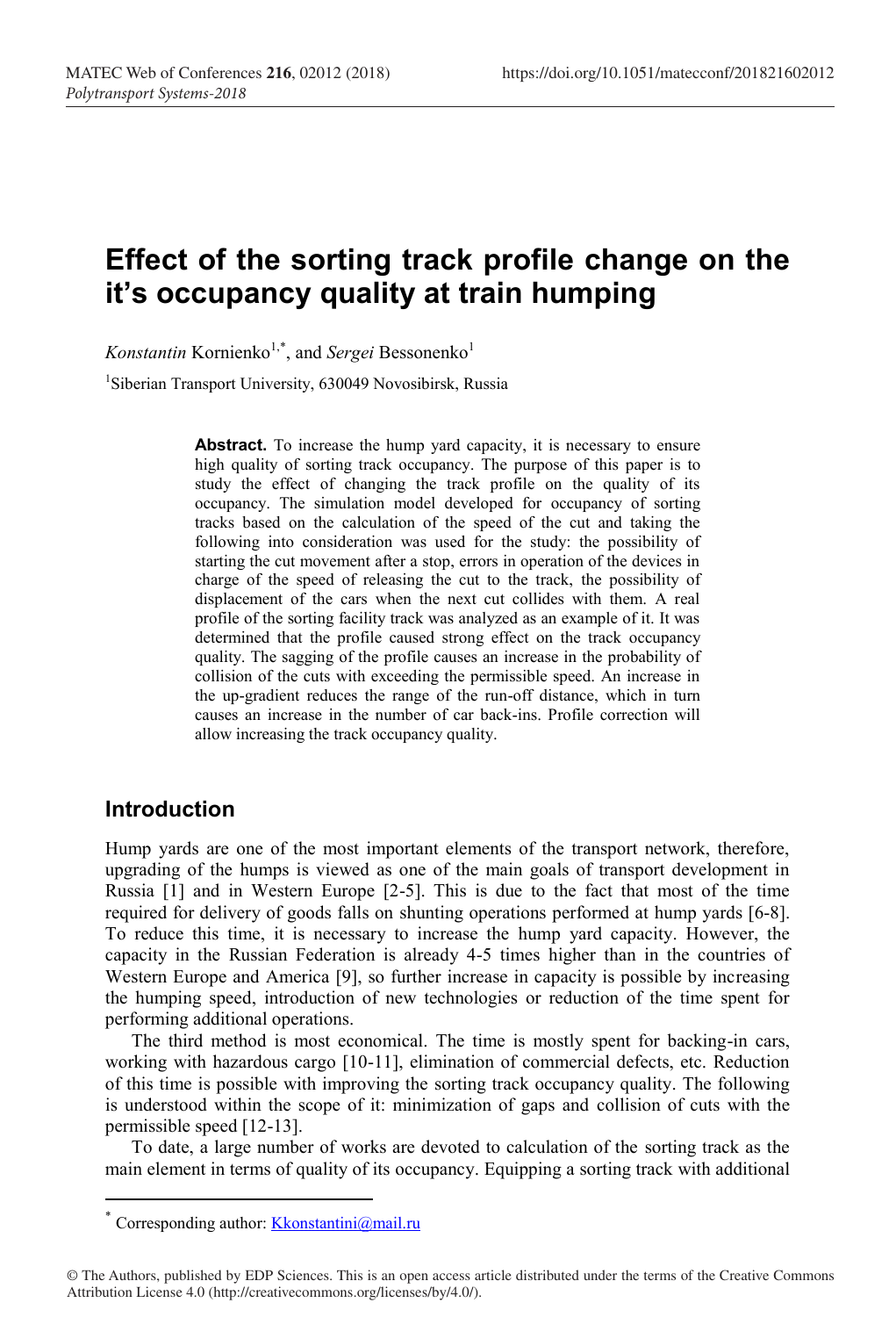devices is one of the most effective ways to improve the track occupancy quality [13-17]. But this method requires large capital expenses and is complicated in technical implementation and maintenance. The facility braking position also significantly affects the track occupancy quality [18-23]. Incorrect operation of the retarder causes deterioration in the track occupancy quality.

Based on the aforementioned, it can be concluded that there are currently many factors affecting the sorting track occupancy quality, but the effect of the track profile change during operation has not been fully understood. The purpose of this study is to investigate the effect of the track profile on its occupancy quality and the efficiency of profile correction.

#### **Research methods**

The simulating model of track occupancy was used for the study [24-27]. This model considers the possibility of starting the cut movement after a stop, errors in operation of the devices controlling the speed of releasing the cut to the track and operation of the retarder, the possibility of displacement of the cars when the next cut collides with them [25]. Calculation of the speed of the cuts was checked by its comparison to the actual motion speed. Distribution curves were plotted by running this model 100,000 times. The flow of cars and cuts was set with random distribution. The ambient air temperature, wind speed and direction were set for Novosibirsk region, taking into account the correction for the track. The track (Fig. 1) was reviewed within the borders from tangent retarders to insulating joints at the end of the track. The profile survey was performed each 50 meters. The rated values comply with [28-29].

The subject of the study is tracks of the sorting facility. The study object is effect of the track profile on the track occupancy quality.





## **Effect of the track profile on the cut stop point**

One of the important parameters for traffic safety is calculation of the cut stop point at the sorting track. If this point is defined incorrectly and the next cut is released on track, there is a possibility that the cars will collide at the speed exceeding the permissible value and, consequently, damage cars or cargo. It is also important that the cut can move backwards under the action of gravity, if the cut stops at the up-gradient. The study [25] indicated that the cut full stop point must meet the following two conditions: the speed of the cut at the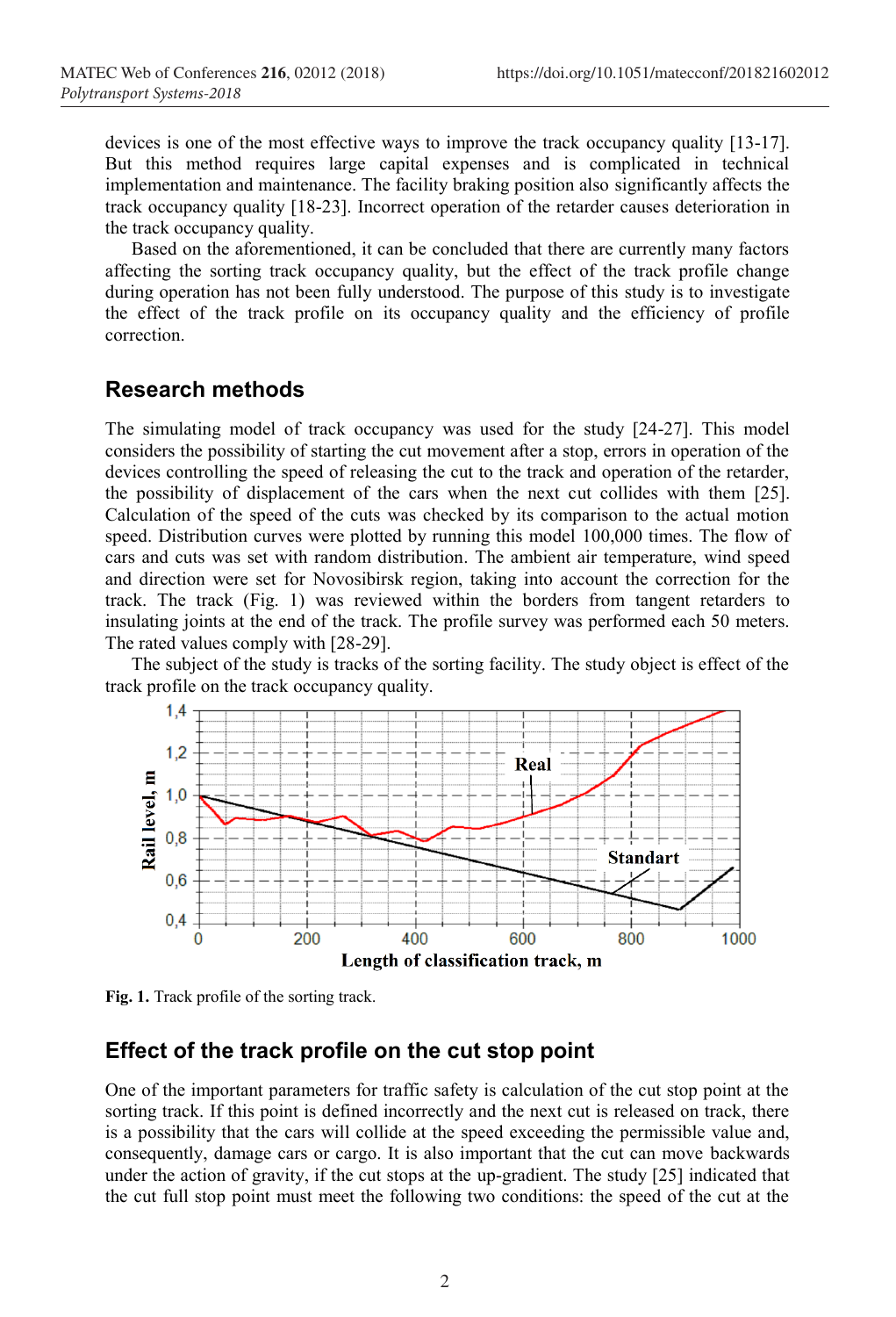point is equal to zero and the displacement condition is not met including movement in the opposite direction *(not taken into consideration today).*

In addition to these factors, the track profile also affects the cut stop point, and, consequently, the track profile also affects the range of the cut run at the sorting track [24, 26]. Increase of down-gradient of the track causes an increase in the speed of the cut movement, which causes an increase in the probability of car collision with the increased speed. Increase of the length and steepness of the up-gradient affects the distance of the cut run, since it lowers the cut speed and increases the probability of the cut moving backwards, towards the hump top, and, consequently, increases the gaps, which increases number of backing-out and increases the hump interval, which reduces the hump yard capacity.

Imitation simulation of cut movement on the standard and real profile was performed on the basis of Figure 1. Figure 2 shows distribution curves of the probability of cuts stopping depending on the distance traveled.



**Fig. 2.** Distribution of the probability of cars stopping on the track.

The following conclusions can be made on the basis of Figure 2:

- profile changes affects the cut run distance significantly;
- the average cut run range for the standard profile is 813 m with standard deviation of 137 m;
- $\bullet$  the average distance for the real profile is 524 m with the real of 106 m, therefore, the run distance has been reduced by 289 meters due to the change in the up-gradient.

 None of the cuts released on track with the standard profile has overcome the distance of 840 meters. According to the rules, there is an up-gradient at the end of the track, due to which the cuts roll back. The useful track length is reduced due to this up-gradient, therefore, it is necessary to develop other stop devices at the end of the track to increase the useful track length.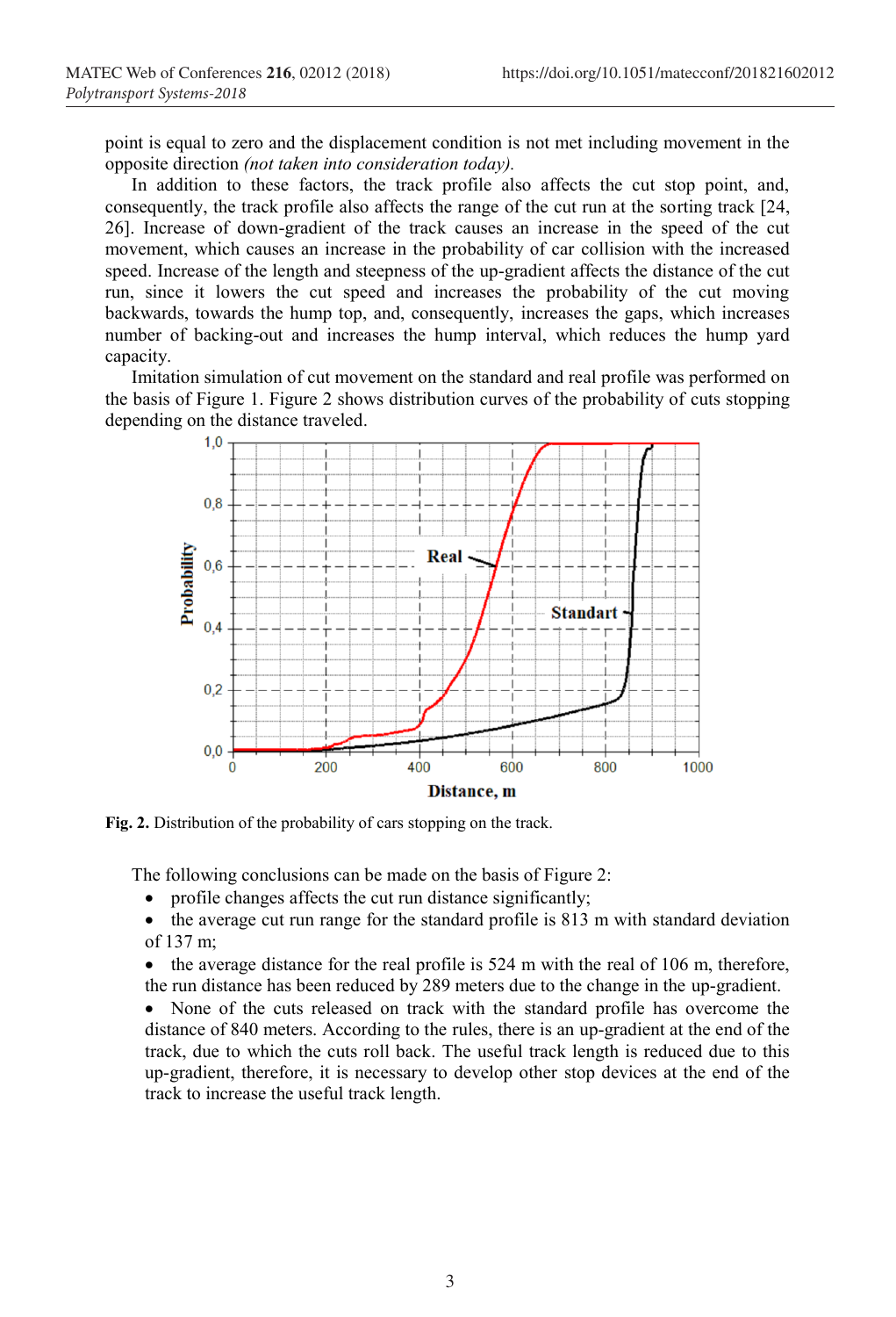# **Effect of the profile on the track occupancy quality**

In connection with displacement of the cut stop point, it can be assumed that the track occupancy level will be below the permissible value. The track occupancy level can be presented with the following formula [30]:

$$
K_{\text{OCC}}^{\text{i}} = \frac{N_{\text{CAR}}^{\text{i}} \, \mathcal{L}_{\text{CAR}} \, \mathcal{L}_{\text{CAR}}}{L_{\text{TRACK}}^{\text{i}}} \tag{1}
$$

where  $N_{\text{CAR}}^i$  is the number of cars released on track, pcs;

 $L_{\text{CAR}}$  – conditional car length, 14 m;

 $L<sub>TRACK</sub>$  – length of the free zone of the sorting track after backing-out, m.

Imitation simulation of the track occupancy with cuts of various length and weight in various conditions was performed for the profile. Results of this simulation, and, in particular, distribution curves of the track occupancy quality for the standard and real profile are presented in Figure 2. This Figure also shows distribution of the track occupancy quality when humping to the free track. Table 1 shows results of the experiment.

| Study parameter                                                           | Rated profile | Actual<br>profile |
|---------------------------------------------------------------------------|---------------|-------------------|
| Average track quality level                                               | 0.8724        | 0.5775            |
| Average track level coefficient for a free track                          | 0.8637        | 0.3388            |
| Average number of backing-outs for accumulation of one train              | 2.32          | 4.263             |
| Possibility of reverse movement of the cut                                | 0.079         | 0.314             |
| Possibility of collision of cuts with exceeding of the collision<br>speed | 0.016         | 0.039             |

**Table 1.** Experimental results.



**Fig. 3.** Track occupancy level distribution.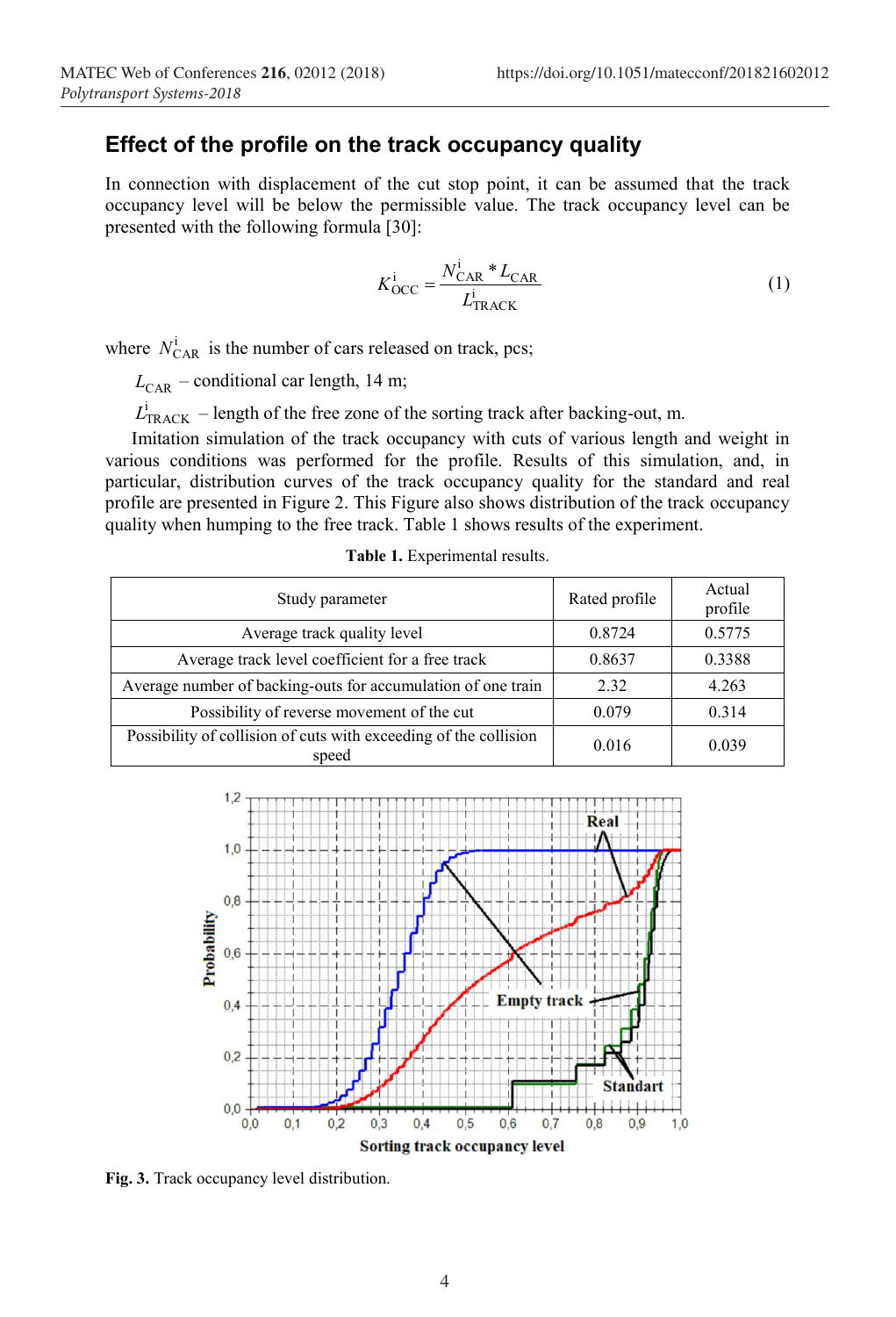The following conclusions can be made on the basis of Table 1 and Figure 3:

The profile change affects the sorting track occupancy level.

 Experimental results confirm the conclusion that the track occupancy quality for the first breaking up of the train on the free track will be below the permissible value due to the displacement of average cut stop point.

 The average track occupancy level when breaking up to the free track for the real profile is 3 times less than for the standard profile. This means that the standard profile accumulates on an average 36 cars more before the first backing-out.

[30] indicates that the track occupancy level must be within 0.8 to 1 according to the regulatory documents. This condition is satisfied in most cases for the standard profile, both during humping at the free track and in the course of accumulation of cars on the track, on which cars are already located. This condition is not met in most cases for the track with real profile. When cuts are humping to the free track, the maximum track occupancy level does not exceed 0.5. This means that almost half of the track in this case will not be used until the first backing-outs.

 The average number of backing-outs per one train at the real track is by 2 backingouts more than the one with the standard track. It means that the train accumulation at the real profile requires double time as compared to the standard profile. This causes growth of the hump interval, and, consequently, reduction of the hump yard capacity.

 The probability of reverse movement for the real profile is three time higher than for the standard one. It means that each third cut will not reach the standing cars.

 The probability of collision with increased speed for the real profile is much higher than for the standard one.

 On the basis of the last two points, it can be concluded that the profile significantly reduced the track occupancy quality by increasing gaps and collisions with increased speed.

## **Conclusion**

Change of down-gradient causes increase in the probability of collision with increased speed between the cut and the cars standing ahead. The change in the up-gradient is the reason for reduction in the distance of the cut run and the useful path length at the first breaking up on the free track. Moreover, after stopping on the up-gradient, the cut starts moving backwards under the effect of the gravity force. When the next cut is released to such track, collision between the cuts with increased speed may take place, unless the first cut has stopped yet. The track occupancy level is less than permissible at tracks with long up-gradient. The tendency of increasing the number of backing-outs for accumulation of one train is also observed when increasing the up-gradient length.

Analysis of real profiles of the sorting track shows that the track occupancy level on many tracks is significantly lower than permissible. This causes shortening of the time period between backing-outs, hence, increasing of the hump interval. Correction of profiles will allow increasing the track occupancy level and reducing the number of backing-outs. The issues of economic efficiency of profile correction or use of other means for increasing the hump yard capacity require further studying.

The authors would like to express their gratitude to the "Operational Work Management" and "Stations and junctions" Department of the Siberian Transport University and employees of the Insk Signaling Division for assistance in writing this article. This study was performed with support of the Novosibirsk Region Government.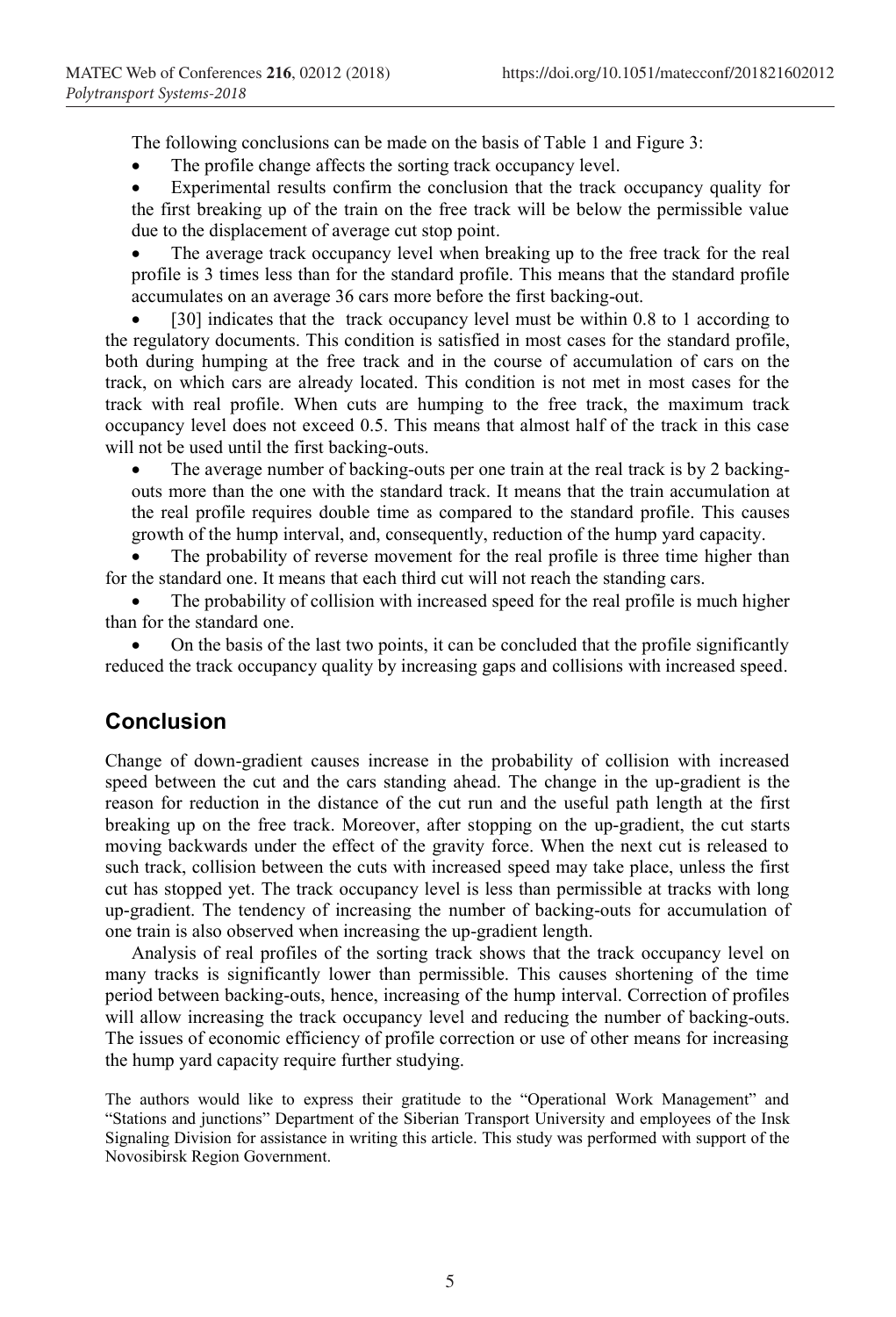#### **References**

- 1 Strategija razvitija holdinga RZhD na period do 2030 goda [Development strategy of the Russian Railways for the period until 2030] (16.04.2014). (in Russian)
- 2 D.M.Z. Islam, S. Ricci, B.L. Nelldal, Eur. Transp. Res. Rev., 8, 18 (2016).
- 3 P. Mortimer, D.M.Z. Islam, Eur. Transp. Res. Rev., 6, 503 (2014).
- 4 U. Clausen, R. Voll, Eur. Transp. Res. Rev., 5, 129 (2013).
- 5 N. Boysen, M. Fliendner, F. Jaehn, E. Pesch, European Journal of Operational Research, 220,  $1 - 14$  (2012).
- 6 O.P. Yugrina, Yu.A. Tanayno, Transport of the Urals, 4(51), 83-86 (2016). (in Russian)
- 7 V.A. Gapanovich, A.N. Shabelnikov, Zheleznodorozhnyj transport [Railway transport], 8 (2010). (in Russian)
- 8 O.P. Yugrina, S.Yu. Sosnin, Herald of the Ural State University of Railway Transport, 1(33), 84-90 (2017). (in Russian)
- 9 V.N. Sokolov, Automation, Communication and Informatics, 2 (2011). (in Russian)
- 10 A.M. Ostrovskiy, A.M. Lisyutin, Scientific papers SWorld, **Vol. 2**(1), 38–41 (2012). (in Russian)
- 11 A.F. Borodin, R.V. Ageev, A.S. Krylov, M.B. Sirotich, Zheleznodorozhnyj transport [Railway transport], 7, 20–27 (2010). (in Russian)
- 12 S.V. Karasev, Thesis of Candidate of technical sciences, Siberian Transport University, Novosibirsk, 2003 (in Russian)
- 13 S.V. Karasev, V.I. Zhukov, O.V. Kutsenko, Sovershenstvovanie ekspluatacionnoj raboty zheleznyh dorog [Improving the field operation of railways], 119–129 (Novosibirsk, 2002). (In Russian)
- 14 C. Zhang, Y. Wei, G. Xiao, Z. Wang, J. Fu, *Proc. of Second Intern. Conf. on Transportation and Traffic Studies*, 285-290 (2000).
- 15 S. Zarecky, J. Grun, J. Zilka, Transport Problems, **Vol. 3**(4), 1, 87-95 (2008).
- 16 V.I. Bobrovskiy, D.N. Kozachenko, N.V. Rogov, Vestnik of Dnepropetrovsk National University of Railway Transport named after V. Lazaryan, 11, 103–111 (2006).
- 17 D. Kozachenko, V. Bobrovskyi, Y.J. Demchenko, Mod. Transport, 1-11 (2018).
- 18 V.A. Kobzev, Automation, Communication and Informatics, 10, 30–33 (1996). (in Russian)
- 19 D.N. Kozachenko, S.V. Grevtsov, T.V. Bolvanovskaya, Vestnik of Dnepropetrovsk National University of Railway Transport named after V. Lazaryan, 4(64), 37-46 (2016).
- 20 V. Bobrovskyi, D. Kozachenko, A. Dorosh, E. Demchenko, T. Bolvanovska, A. Kolesnik, Transport Problems, **Vol. 11**(1), 147-155 (2016).
- 21 С. Worrell, Railway Age, 11, 36-28 (2015).
- 22 O. Bardas, I. Skovron, Y. Demchenko, A. Dorosh, S. Buriak, Transport Problems, **Vol. 12** (1), 151-158 (2017).
- 23 S.A. Bessonenko, Doctoral thesis, Moscow State University of Railway Engineering, Москва, 2011. (in Russian)
- 24 E.A. Akhmaev, S.A. Bessonenko, V.V. Borisov, K.I. Kornienko, Transport of the Urals, 4(55), 49-53 (2017). (in Russian)
- 25 K.I. Kornienko, Transport: Science, Equipment, Management, 11, 36–40 (2017). (in Russian)
- 26 E.A. Akhmaev, S.A. Bessonenko, V.V. Borisov, K.I. Kornienko, Siberian Transport University Bulletin, 1(40), 13-18 (2017). (In Russian)
- 27 K.I. Kornienko, Transport of the Urals, 2(57), 35-22 (2018). (in Russian)
- 28 Yu.A. Mukha, L.B. Tishkov, V.P. Sheykin, et al., *Posobie po primeneniju pravil i*